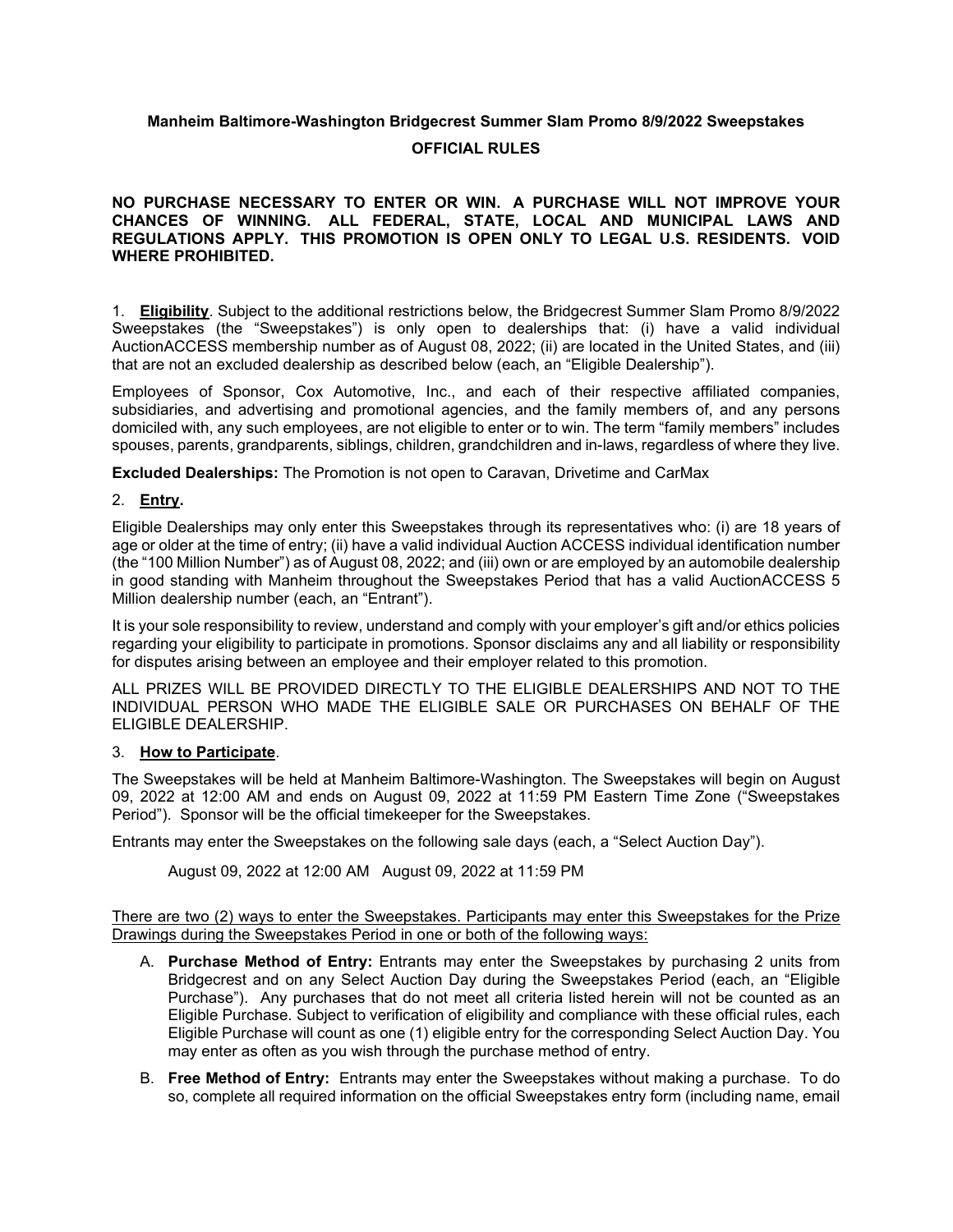address, telephone number, home address, and Eligible Dealership information), which will be provided, or made available, by Sponsor.

- i. If **on-site**, deposit the official Sweepstakes entry form in the designated collection place during the Sweepstakes Period.
- ii. If **online**, enter using the URL referenced below and submit.
- iii. If via **email**, send an email to the email address referenced below during the Sweepstakes Period with the subject line "Manheim Baltimore-Washington Bridgecrest Summer Slam Promo 8/9/2022 Sweepstakes Entry" and the Entrant's name, email address, telephone number, home address, AuctionACCESS 100 Million Number, and Eligible Dealership information.
- iv. Subject to verification of eligibility and compliance with these official rules, each completed Sweepstakes entry form will count as one (1) eligible entry. You may enter as often as you wish through the free method of entry. Eligible types of Free Method Entry are as follows:

| <b>Entry</b><br><b>Type</b> | <b>Eligible</b> | <b>Reference</b>             |
|-----------------------------|-----------------|------------------------------|
| On-Site                     | Yes             | Marketing office             |
| Email                       | No              | greta.stetson@coxautoinc.com |

Entries by means of software-generated or other automated processes will be disregarded. The use of multiple identities and/or accounts is prohibited, and any attempt to obtain more than the stated number of prizes will void that participant's entries and may result in participant's disqualification. Incomplete, forged, altered, automated, mechanically reproduced, lost, late, misdirected, garbled or illegible entries will be disqualified. Sponsor will not be responsible for failure to receive entries due to transmission failures or technical failures of any kind, including, without limitation, malfunctioning of any network, hardware or software, whether originating with sender, Sponsor, or Sponsor's Sweepstakes application service provider. In the event of a dispute, Sponsor will determine who submitted the disputed entry in its sole discretion.

All entries become property of Sponsor and none will be returned. Any questions shall be determined by Sponsor in its sole discretion, and Sponsor reserves the right to disqualify any entries by persons who submit false or misleading entry information or who Sponsor determines to be tampering with or abusing any aspect of the Sweepstakes.

By participating in the Sweepstakes, participant agrees to all of the terms and conditions of Sponsor's Privacy Policy, available at http://www2.manheim.com/privacy. In the event of any discrepancy between the Manheim.com Privacy Policy and these Official Rules, these Official Rules will control.

### 4. **Winner Selection and Odds**.

On each Select Auction Day during the Sweepstakes Period, Sponsor will conduct 1 random drawing from among all eligible entries received on the Select Auction Day (each, a "Drawing"). Sponsor will choose 1 potential prize winner for each drawing. There will be a maximum of three (3) Drawings per Select Auction Day.

Odds of winning depend on the number of eligible entries received.

5. **Prize Description.** The potential winner will be eligible to receive the following prize(s):

**Prize Approximate Retail Value (ARV) Medium Pebble Grain Duffle Bag and luggage tag , made from Pebbled Genuine Leather. \$715.00**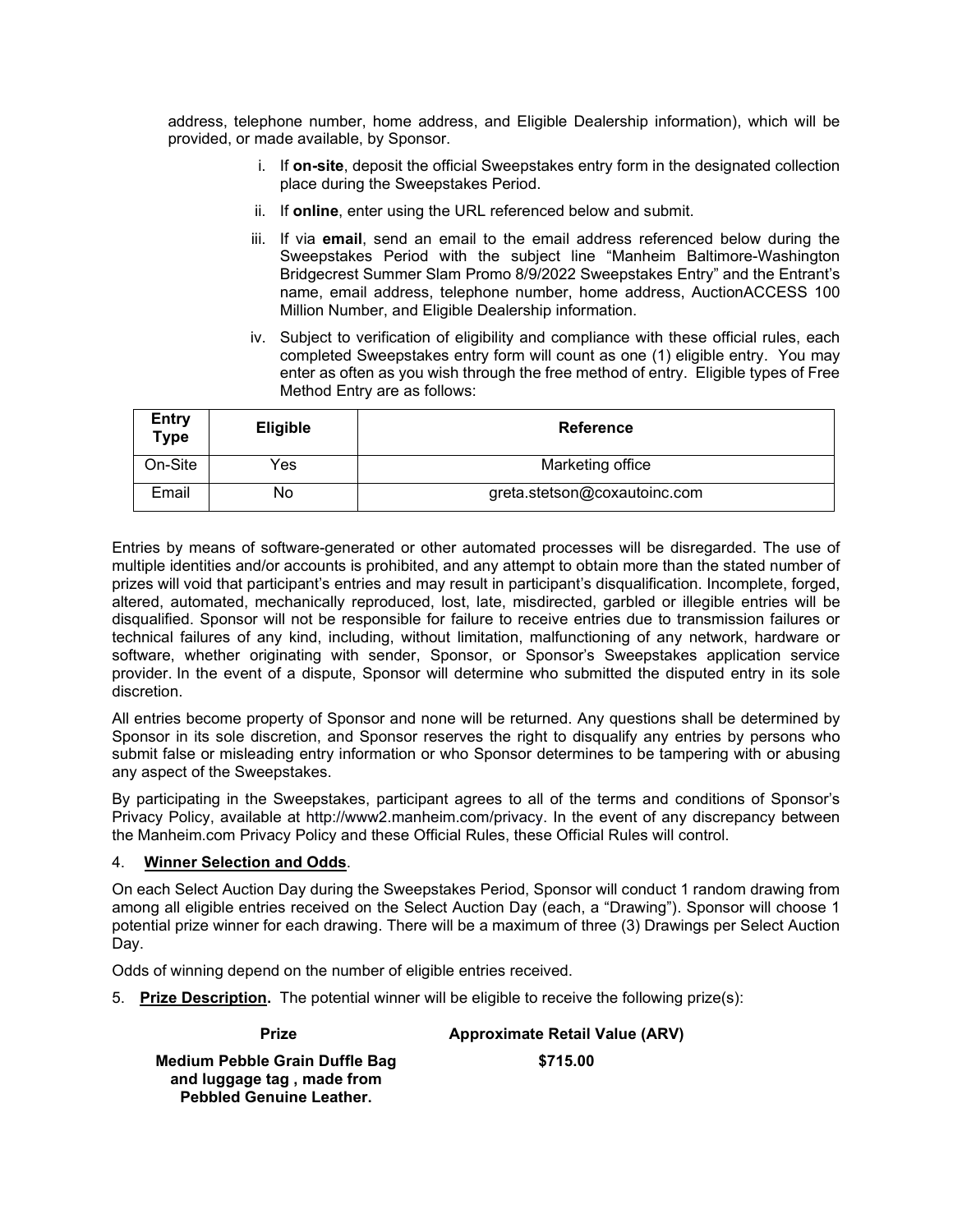Total ARV for all Prizes: \$715.00

Limitations on Prizes: NONE

6. **Winner Notification and Acceptance**. The potential prize winners will be notified by Administrator within within 15 business days after the close of the Promotion Period. Prizes will be fulfilled following Sponsor's confirmation of winner's eligibility and receipt of any required affidavits, releases and tax documents completed by the prize winners. Potential Winner is responsible for claiming and transporting prize. As a condition of receiving a prize, potential winners may be required to satisfactorily complete, notarize, execute and return to Sponsor an affidavit of eligibility and liability/publicity release within five (5) days of issuance, and provide Sponsor with a valid Social Security number or tax identification number for tax reporting purposes.

A PARTICIPANT IS NOT A WINNER OF ANY PRIZE UNLESS AND UNTIL SPONSOR HAS COMPLETED ITS VERIFICATION OF PARTICIPANT'S ELIGIBILITY.

A winner may waive the right to receive a prize. Except as expressly stated in these Official Rules, no prize substitution, cash equivalent of prize, transfer or assignment of prize (or portion thereof) by winner permitted, unless authorized by Sponsor in its sole discretion. Prizes and individual components of prize package are subject to availability. Sponsor reserves the right to substitute any prize or component of prize package with a prize or component of equal or greater value, at its sole discretion. If a potential winner is required to be present and is not present, ineligible, fails to timely return the required documents, declines a prize, or otherwise fails to fully comply with these Official Rules, he/she will forfeit that prize and the prize may be awarded to a substitute winner selected by Sponsor through a random drawing from among all remaining eligible entries.

Winner is solely responsible for reporting and payment of any taxes on a prize. Winner may be required to provide his/her valid Social Security Number to Sponsor for tax purposes and/or complete an IRS W-9 form in order to claim a prize. Winners are solely responsible for all federal, state and local taxes on prize value and, as applicable, will be issued an IRS Form 1099 based on the prize value determined by Sponsor. Prizes not won and claimed by eligible winners in accordance with these Official Rules will not be awarded and will remain the property of Sponsor.

7. **Publicity**. Except where prohibited, acceptance of any prize constitutes the winner's irrevocable consent to the publication or other use by Sponsor and its licensees of his or her name, biographical information, dealership name and address, and likeness in any and all media now or hereafter devised, including the Internet, worldwide in perpetuity, for any commercial, publicity or Sweepstakes-related purpose ("Advertising"), without notice, limitation, review or approval, or additional compensation. Potential winners will be announced on the Sweepstakes website as soon as they are selected and by entering this Sweepstakes, participants consent to such disclosure. All copyright, trademark or other intellectual property rights in such Advertising shall be owned by Sponsor or its licensees and winners hereby disclaim and waive any claim of right to such Advertising.

8. **Conduct**. By participating, participants agree to be bound by these Official Rules and the decisions of Sponsor and any sweepstakes administrators selected by Sponsor, which are final and binding in all respects. Failure to comply with these Official Rules may result in disqualification. Sponsor reserves the right at its sole discretion to disqualify persons found tampering with or otherwise abusing any aspect of this Sweepstakes as solely determined by Sponsor. Sponsor reserves the right to cancel or modify the Sweepstakes for any reason, including, but not limited to, in the event the Sweepstakes is compromised by a virus, non-authorized human intervention, tampering or other causes beyond the reasonable control of Sponsor which corrupt or impair the administration, security, fairness, integrity or proper operation of the Sweepstakes as determined by Sponsor, in its sole discretion. Should the Sweepstakes be terminated prior to the stated expiration date, Sponsor reserves the right to award prizes based on the entries received before the termination date. Proof of sending or submission of an entry will not be deemed proof of receipt by Sponsor.

**CAUTION**: ANY ATTEMPT TO DELIBERATELY DAMAGE ANY WEB SITE OR UNDERMINE THE LEGITIMATE OPERATION OF THE SWEEPSTAKES IS A VIOLATION OF CRIMINAL AND CIVIL LAWS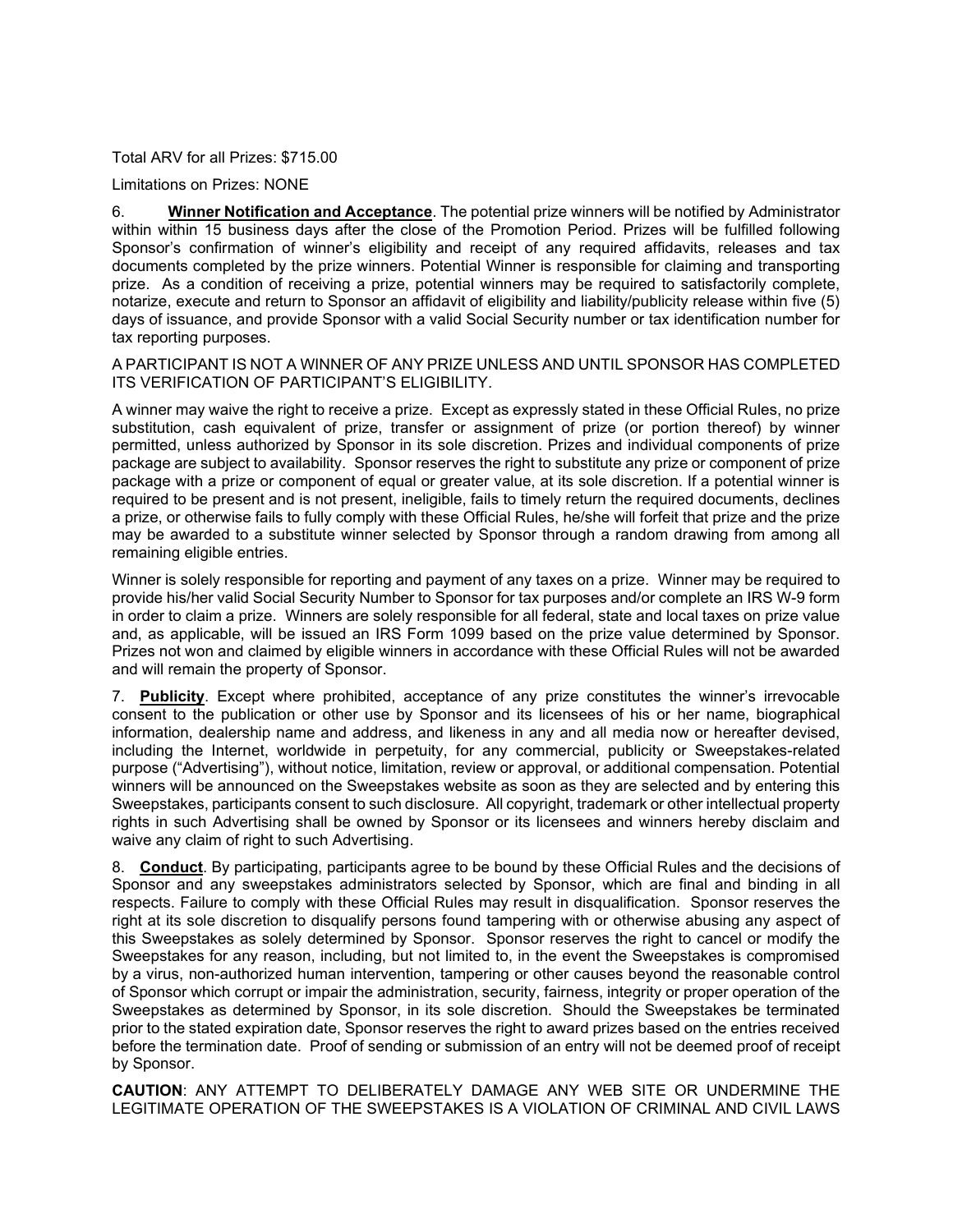AND SHOULD SUCH AN ATTEMPT BE MADE, SPONSOR RESERVES THE RIGHT TO SEEK DAMAGES AND OTHER REMEDIES (INCLUDING ATTORNEYS' FEES) FROM ANY SUCH PERSON TO THE FULLEST EXTENT PERMITTED BY LAW.

9. **Release**. BY PARTICIPATING IN THE SWEEPSTAKES, EACH PARTICIPANT AGREES, TO THE FULLEST EXTENT PERMITTED BY LAW, TO FULLY RELEASE, FOREVER DISCHARGE AND HOLD HARMLESS SPONSOR, COX AUTOMOTIVE, INC., ADMINISTRATOR AND THEIR RESPECTIVE SUBSIDIARIES, AFFILIATES, SUPPLIERS, DISTRIBUTORS, ADVERTISING/SWEEPSTAKES AGENCIES, AND PRIZE SUPPLIERS AND EACH SUCH COMPANY'S OFFICERS, DIRECTORS, EMPLOYEES, AGENTS, REPRESENTATIVES, AND SUCCESSORS AND ASSIGNS (COLLECTIVELY, THE "RELEASED PARTIES") FROM AND AGAINST ANY CLAIMS, COSTS, LIABILITIES, LOSSES, INJURIES, AND DAMAGES ARISING OUT OF THE SWEEPSTAKES, INCLUDING, BUT NOT LIMITED TO, ANY CLAIMS FOR PERSONAL INJURY, DEATH, OR DAMAGE TO OR LOSS OF PROPERTY, LOSS OF ENJOYMENT, OR ANY OTHER HARM WHATSOEVER ARISING OUT OF OR RELATING TO: (A) PARTICIPATION IN THE SWEEPSTAKES; (B) THE QUALITY, RECEIPT, POSSESSION, USE, OR MISUSE OF ANY PRIZE; OR (C) ANY TRAVEL OR ACTIVITY THAT IS RELATED TO THE SWEEPSTAKES OR ANY PRIZE.

10. **Limitations of Liability**. BY PARTICIPATING IN THE SWEEPSTAKES, PARTICIPANTS ACKNOWLEDGE AND AGREE THAT EVERYTHING REGARDING THIS SWEEPSTAKES, INCLUDING THE WEB SITES AND THE PRIZE(S), ARE PROVIDED "AS IS" AND THAT SPONSOR MAKES NO REPRESENTATIONS OR WARRANTIES OF ANY KIND, EXPRESS OR IMPLIED, ABOUT THE PRIZE(S) AND SPONSOR HEREBY DISCLAIMS ALL SUCH WARRANTIES, INCLUDING, BUT NOT LIMITED TO, ANY IMPLIED WARRANTIES OF MERCHANTABILITY OR FITNESS FOR A PARTICULAR PURPOSE. (BECAUSE SOME STATES DO NOT ALLOW THE EXCLUSION OR LIMITATION OF CERTAIN IMPLIED WARRANTIES, THE ABOVE LIMITATION MAY NOT APPLY. IN SUCH STATES, THE LIABILITY OF THE RELEASED PARTIES IS LIMITED TO THE FULLEST EXTENT PERMITTED BY SUCH STATE LAW.)

THE RELEASED PARTIES ARE NOT RESPONSIBLE FOR: (1) ANY INCORRECT OR INACCURATE INFORMATION, WHETHER CAUSED BY PARTICIPANTS, PRINTING OR PRODUCTION ERRORS, OR BY ANY OF THE EQUIPMENT OR PROGRAMMING ASSOCIATED WITH OR EMPLOYED IN THE SWEEPSTAKES; (2) TECHNICAL FAILURES OF ANY KIND, INCLUDING, BUT NOT LIMITED TO MALFUNCTIONS, INTERRUPTIONS, OR DISCONNECTIONS IN PHONE LINES OR NETWORK HARDWARE OR SOFTWARE; (3) UNAUTHORIZED HUMAN INTERVENTION IN ANY PART OF THE ENTRY PROCESS OR THE SWEEPSTAKES; (4) TECHNICAL OR HUMAN ERROR WHICH MAY OCCUR IN THE ADMINISTRATION OF THE SWEEPSTAKES, THE PROCESSING OF ENTRIES, OR THE NOTIFICATION OF ANY WINNER; OR (5) ANY INJURY OR DAMAGE TO PERSONS OR PROPERTY WHICH MAY BE CAUSED, DIRECTLY OR INDIRECTLY, IN WHOLE OR IN PART, FROM A PARTICIPANT'S PARTICIPATION IN THE SWEEPSTAKES OR RECEIPT OR USE OR MISUSE OF ANY PRIZE.

PARTICIPANTS AGREE THAT ANY CAUSE OF ACTION ARISING OUT OF, RELATING TO, OR IN ANY WAY CONNECTED WITH ANY OF RELEASED PARTIES OR ANY PART OF THE CONTEST MUST COMMENCE WITHIN ONE (1) YEAR AFTER THE CAUSE OF ACTION ACCRUES; OTHERWISE, SUCH CAUSE OF ACTION SHALL BE PERMANENTLY BARRED.

PARTICIPANTS FURTHER AGREE THAT THE RELEASED PARTIES' TOTAL LIABILITY TO ANY PARTICIPANT FOR CLAIMS ARISING FROM OR RELATED TO THIS SWEEPSTAKES IS LIMITED TO \$500 (U.S. DOLLARS).

The number of available prizes is limited to those stated in these Official Rules. In the event that production, technical, seeding, programming, or any other reasons cause more than the stated number of prizes as set forth in these Official Rules to be available and/or claimed, Sponsor reserves the right to award the prizes by a random drawing among all legitimate eligible prize claims.

11. **Construction**. The invalidity or unenforceability of any provision of these rules shall not affect the validity or enforceability of any other provision. In the event that any such provision is determined to be invalid or otherwise unenforceable, these Official Rules shall be construed in accordance with their terms as if the invalid or unenforceable provision was not contained therein. Any disputes arising in connection